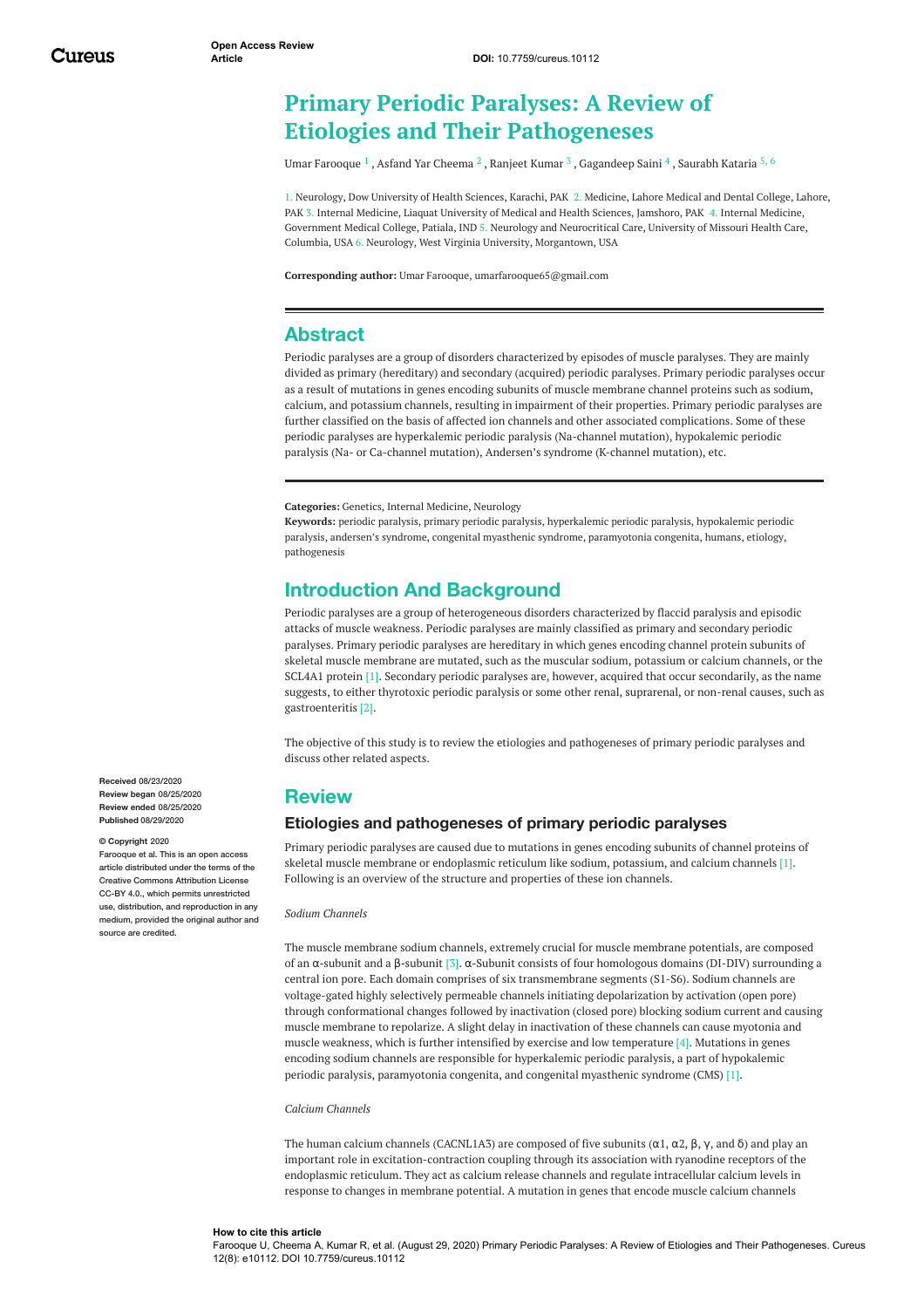causes hypokalemic periodic paralysis [1].

*Potassium Channels*

The potassium channels are composed of four subunits arranged as mono‐ or heteromers forming a central ion-conducting pore. These channels are found in skeletal muscles, heart, and brain and are responsible for the maintenance of resting membrane potential playing an important role in repolarization and hyperpolarization required in myoblast fusion. A mutation in the potassium channel gene located on chromosome 17 results in Andersen-Tawil syndrome, causing hyperexcitability followed by inexcitability of skeletal muscle membrane [5].

Primary periodic paralyses are of various types differentiated on the basis of different gene mutations and channel proteins affected by these mutations. Several different types of primary periodic paralysis include hypokalemic, hyperkalemic, Anderson's Syndrome, paramyotonia congenita, CMS, etc. [1].

### **Hyperkalemic periodic paralysis**

Hyperkalemic periodic paralysis is an autosomal dominant disease in which individuals suffer from paralytic episodes in limbs and high serum potassium levels (>5 mmol/L) [6]. These episodes range from 15 minutes to 4 hours and may also affect eyes, throat, and trunk but respiratory and cardiac muscles are not known to be affected [1,6]. About half of the individuals suffering from hyperkalemic periodic paralysis report their first paralytic attack in the first decade of life usually at the age of 10 years, which becomes more frequent and severe with time up until the age of 50 years. A paralytic attack can be triggered by potassium-rich food or post-exercise rest and be intensified by low temperature and emotional stress. Most patients also have mild myotonia during each episode and some of these develop chronic progressive myopathy. Most of the older patients develop permanent muscle weakness [6].

#### *Pathogenesis*

Several different mutations may be responsible for hyperkalemic periodic paralysis. The most common mutation occurs in skeletal muscle sodium channel gene SCN4A on chromosome 17. As a consequence, fast inactivation of sodium channels is either incomplete or slowed down abnormally enhancing sodium flow making muscle fibers more incline to depolarization. This prolonged depolarization is the reason why these individuals experience muscle weakness and myotonia. High extracellular potassium level causes mild depolarization of muscle fibers that keeps mutant sodium channels in the active state causing repetitive muscle action potentials which are perceived as myotonia. If the depolarization becomes more extensive, both normal and mutant sodium channels are held in a closed state stopping all the action potentials that leads to muscle paralysis and weakness [1].

### **Hypokalemic periodic paralysis**

Hypokalemic periodic paralysis, the most common periodic paralysis, is an autosomal dominant disorder characterized by episodes of flaccid muscle weakness lasting several hours to few days and low serum potassium level  $(5.5 \text{ mmol/L})$  [1,7]. The first attack occurs somewhere between 2 and 30 years and might occur once in a lifetime but are usually recurring daily, weekly, monthly, etc. Paralytic attacks can be worsened by low temperature, anxiety, excessive salt ingestion, lack of exercise, consumption of glucosteroids or alcohol, and anesthetic methods. Some patients may suffer from long-lasting interictal muscle weakness [7].

*Pathogenesis*

Hypokalemic periodic paralysis occurs as a result of a mutation in the  $\alpha$ -subunit of the DHP-receptor (CACNA1S) gene on chromosome 1 or the α‐subunit of the sodium channel (SCN4A) gene on chromosome 17 [1].

### **Andersen-Tawil syndrome**

Andersen-Tawil Syndrome (cardiodysrhythmic periodic paralysis or potassium‐sensitive periodic paralysis) is an uncommon hereditary autosomal dominant disorder characterized by episodes of flaccid paralysis, with space of an hour to few days between each episode, along with complications like cardiac arrhythmias (like bigeminy, long QT syndrome, prolonged QUc‐interval, ventricular arrhythmias, cardiac arrest, or sudden cardiac death) and several physical deformations (like short stature, a broad forehead, hypertelorism, low‐set ears, broad‐base nose, micrognathia, cleft palate, molar hypoplasia, enamel discoloration, tapered‐curved fingers, clinodactyly, syndactyly, or scoliosis) [8]. Other uncommon associations include short palpebral fissures, persisting primary dentition, oligodontia, thin upper lip, unilateral hypoplasia or dysplasia of a kidney, dilated cardiomyopathy, heart block, semilunar valve abnormalities, bicuspid aortic valve, coarctation of the aorta, valvular pulmonary stenosis, small hands or feet, or joint laxity [9]. The signs of disease usually start to appear between 2 and 18 years of age [1].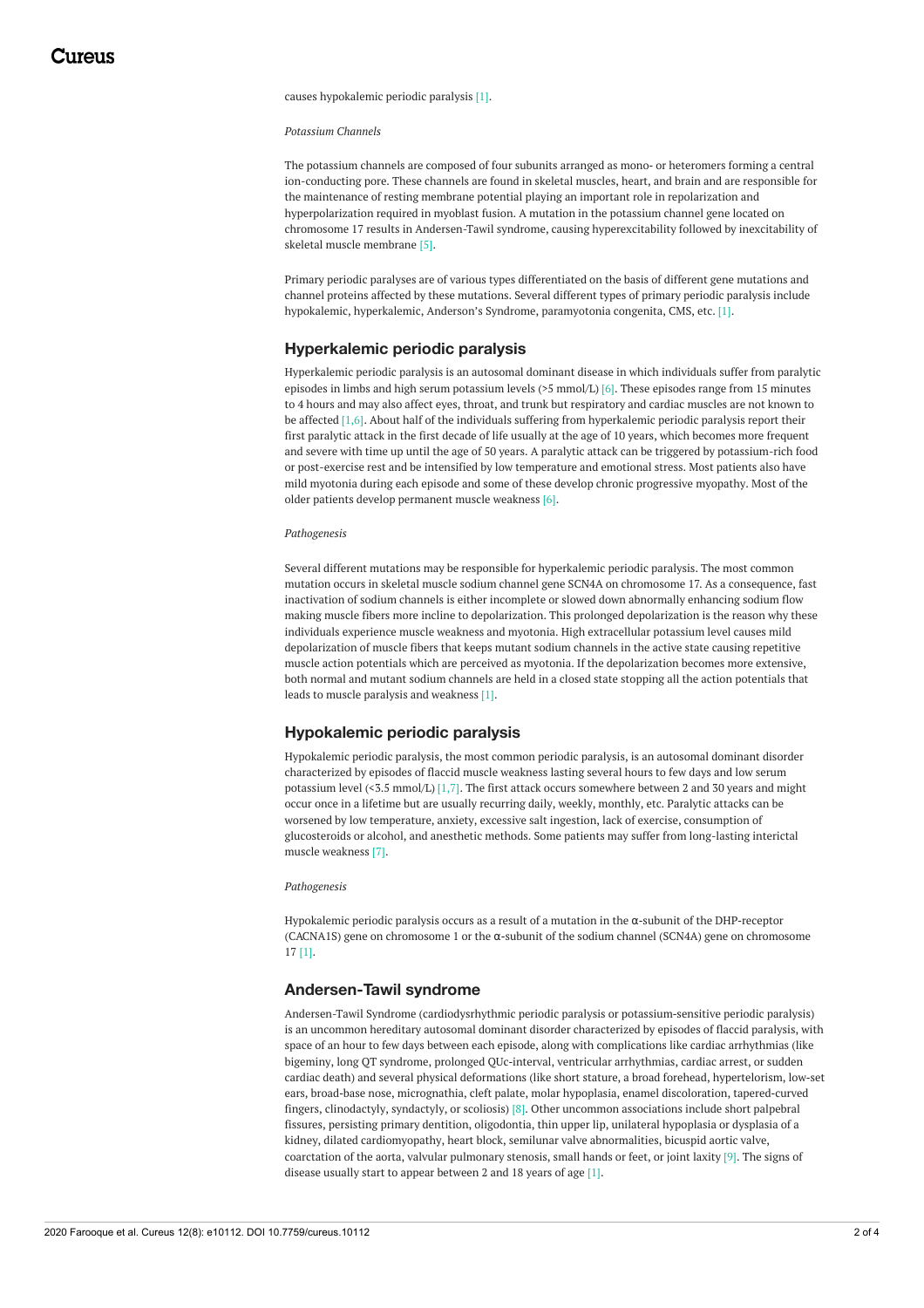#### *Pathogenesis*

Andersen's syndrome occurs as a result of a mutation in gene KCNJ2 located on chromosome 17 encoding potassium channel Kir2.1 [10]. The mutation hinders flow or completely blocks the Kir2.1 channels leading to prolonged terminal phase muscle action potential. The mutation can also disturb the transport of Kir2.1 channel to muscle membrane. Prolonged depolarization, in the presence of hypokalemia, can cause cardiac arrhythmias [1]. Other complications of Andersen's syndrome occur as a result of the tetramerization of mutant Kir2.1 allele with wild‐type Kir2.1, Kir2.2, and Kir2.3 channels [11].

### **Paramyotonia congenita**

Paramyotonia congenita is an autosomal dominant disorder characterized by persistent non-progressive myotonia and muscle weakness mainly in eyelids, neck, and upper limb muscles, which is induced by cold temperature and further worsened by exercise [5]. These episodes of weakness may last from minutes to several hours even after removing the inducing factors. The severity or frequency is not affected by potassium intake. Only triggering factors are cold temperature and voluntary activity [1].

#### *Pathogenesis*

Paramyotonia congenita is caused by mutations in gene SCN4A located on chromosome 17 encoding skeletal muscle sodium channels. Voltage-sensitive part of domain IV is the most affected location; others including the cytoplasmic surface of transmembrane segments S2, S3, and S4. The most typical cause of paramytonia congenita is mutation segment S4 in which arginine is replaced by other amino acids nullifying its positive charge. These mutant channels are stabilized in an inactive state by low temperature, which explains the temperature sensitivity of the disease [1].

### **Congenital myasthenic syndrome**

CMS is a heterogeneous hereditary disorder characterized by episodes of respiratory or bulbar paralysis and generalized muscle weakness. Other complications include facial weakness, ptosis, feeding difficulties, poor suck, and even arthrogryposis. Cardiac and smooth muscles are not affected. Complications start appearing at birth or soon after with varying severities [12].

*Pathogenesis*

CMS is caused by mutations at several genes encoding proteins of the myoneural junction. These include several subunits of the acetylcholine receptor (CHNRE, CHRNA1, CHRNB1, and CHRND), the collagenic tail subunit of the acetylcholinesterase (COLQ), choline acetyltransferase (CHAT), rapsyn (RAPSN), or sodium channel [13].

# **Conclusions**

This review summarizes the causes of various types of primary periodic paralyses and shines light over their complications, inducing factors, and pathogenesis at the gene level. Yet, the mechanism of their pathophysiologies is not completely understood and is needed to be studied in greater detail in future studies to completely dissect the root causes of these disorders to help mask severe complications or completely eradicate the disease.

# **Additional Information**

### **Disclosures**

**Conflicts of interest:** In compliance with the ICMJE uniform disclosure form, all authors declare the following: **Payment/services info:** All authors have declared that no financial support was received from any organization for the submitted work. **Financial relationships:** All authors have declared that they have no financial relationships at present or within the previous three years with any organizations that might have an interest in the submitted work. **Other relationships:** All authors have declared that there are no other relationships or activities that could appear to have influenced the submitted work.

## **References**

- 1. Finsterer J: Primary periodic [paralyses](https://dx.doi.org/10.1111/j.1600-0404.2007.00963.x). Acta Neurol Scand. 2008, 117:145-158. 10.1111/j.1600- [0404.2007.00963.x](https://dx.doi.org/10.1111/j.1600-0404.2007.00963.x)
- 2. Sardar Z, Waheed KAF, Javed MA, Akhtar F, Bokhari SRA: Clinical and etiological spectrum of hypokalemic periodic paralysis in a tertiary care hospital in Pakistan. Cureus. 2019, 11:e3921. [10.7759/cureus.3921](https://dx.doi.org/10.7759/cureus.3921)
- 3. Weber F, Jurkat-Rott K, Lehmann-Horn F: [Hyperkalemic](https://www.ncbi.nlm.nih.gov/books/NBK1496/) Periodic Paralysis. Adam MP, Ardinger HH, Pagon RA, et al. (ed): GeneReview, University of Washington, Seattle, WA; 2003-2016.
- 4. Morrill JA, Cannon SC: Effects of mutations causing hypokalaemic periodic paralysis on the skeletal muscle L‐type Ca2+ channel expressed in xenopus laevis oocytes. J Physiol. 1999, 520:321-336. [10.1111/j.1469-](https://dx.doi.org/10.1111/j.1469-7793.1999.00321.x) [7793.1999.00321.x](https://dx.doi.org/10.1111/j.1469-7793.1999.00321.x)